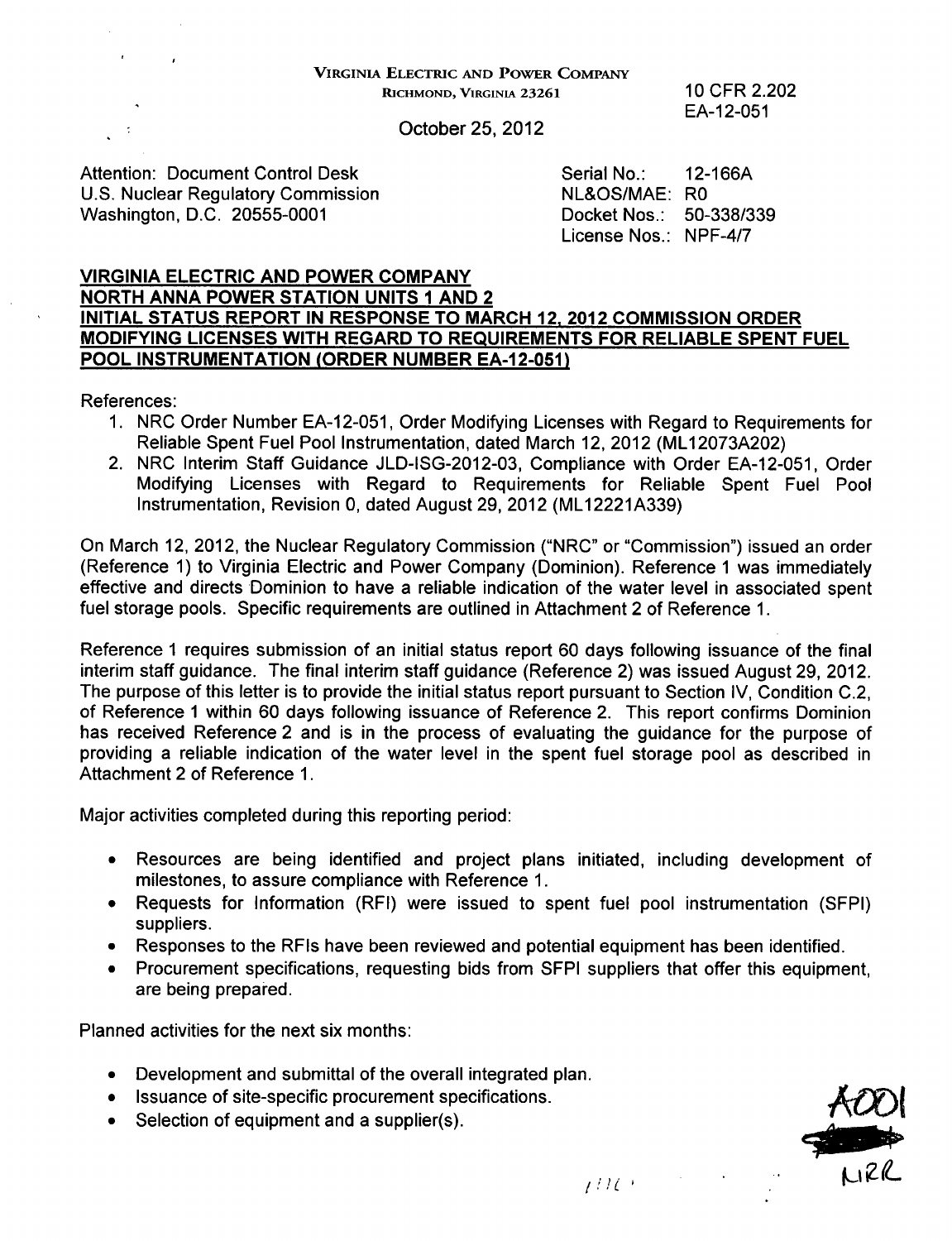- " Preparation, review, and approval of conforming specifications.
- \* Issuance of purchase orders for SFPI.
- Initiation of the design change process.

Technical difficulties encountered that could affect the ability to provide the licensee's February 28, 2013, submittal:

**0** None at this time.

Project milestones schedule through completion of installation and testing:

- **"** A project milestones schedule will be provided with the overall integrated plan.
- \* Implementation of the order will be completed for North Anna Unit **1** prior to startup from Refueling Outage (RFO) 24 (Spring 2015).
- Implementation of the order will be completed for North Anna Unit 2 prior to startup from Refueling Outage (RFO) 23 (Fall 2014).

If you have any questions, please contact Ms. Margaret Earle at (804) 273-2768.

Sincerely,

David A. Heacock President and Chief Nuclear Officer Virginia Electric and Power Company

Commitments made by this letter: No New Regulatory Commitments

**My** Commission Expires **May 31.** 2014

COMMONWEALTH OF VIRGINIA

COUNTY OF HENRICO

The foregoing document was acknowledged before me, in and for the County and Commonwealth aforesaid, today by David A. Heacock who is President and Chief Nuclear Officer of Virginia Electric and Power Company. He has affirmed before me that he is duly authorized to execute and file the foregoing document in behalf of the Company, and that the statements in the document are true to the best of his knowledge and belief.

|        | Acknowledged before me this $35\frac{m}{6}$ day of $\sqrt{4}$ best 2012.           |               |
|--------|------------------------------------------------------------------------------------|---------------|
|        | My Commission Expires 11 au 31, 2014                                               |               |
|        |                                                                                    |               |
|        |                                                                                    | Notary Public |
| (SEAL) | VICKI L. HULL<br><b>Notary Public</b><br><b>Commonwealth of Virginia</b><br>140542 |               |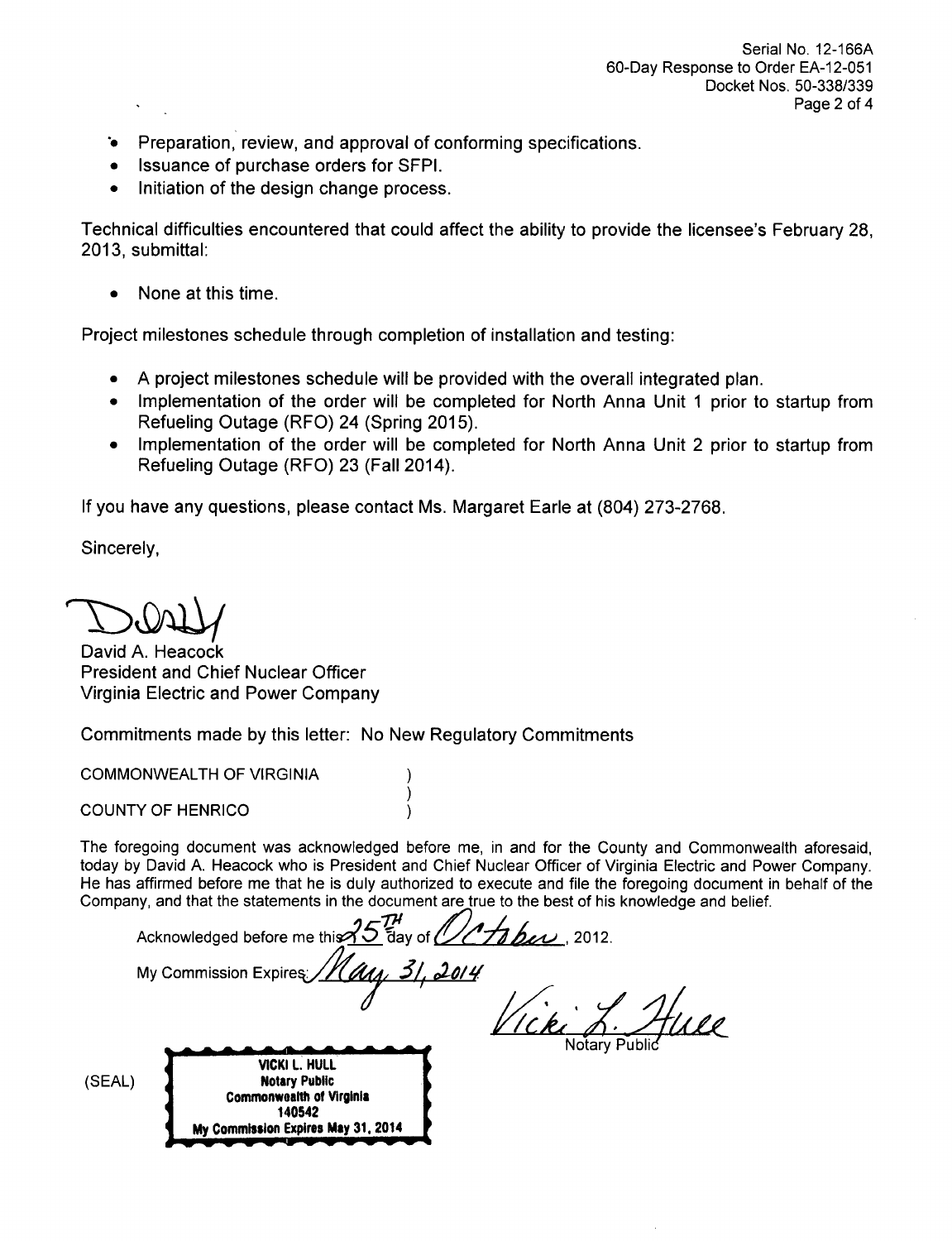Serial No. 12-166A 60-Day Response to Order EA-12-051 Docket Nos. 50-338/339 Page 3 of 4

cc:' Director of Office of Nuclear Reactor Regulation U. S. Nuclear Regulatory Commission One White Flint North Mail Stop 13H16M 11555 Rockville Pike Rockville, MD 20852-2738

> U. S. Nuclear Regulatory Commission, Region **I1** Regional Administrator Marquis One Tower 245 Peachtree Center Ave., NE Suite 1200 Atlanta, Georgia 30303-1257

Ms. Lisa M. Regner U. S. Nuclear Regulatory Commission One White Flint North Mail Stop **011** F1 11555 Rockville Pike Rockville, MD 20852-2738

Mr. Blake A. Purnell U. S. Nuclear Regulatory Commission One White Flint North Mail Stop 012 D20 11555 Rockville Pike Rockville, MD 20852-2738

Mr. Steven R. Jones U. S. Nuclear Regulatory Commission One White Flint North Mail Stop.O10 **Al** 11555 Rockville Pike Rockville, MD 20852-2738

Dr. V. Sreenivas NRC Project Manager North Anna U. S. Nuclear Regulatory Commission One White Flint North Mail Stop 08 G-9A 11555 Rockville Pike Rockville, MD 20852-2738

NRC Senior Resident Inspector North Anna Power Station